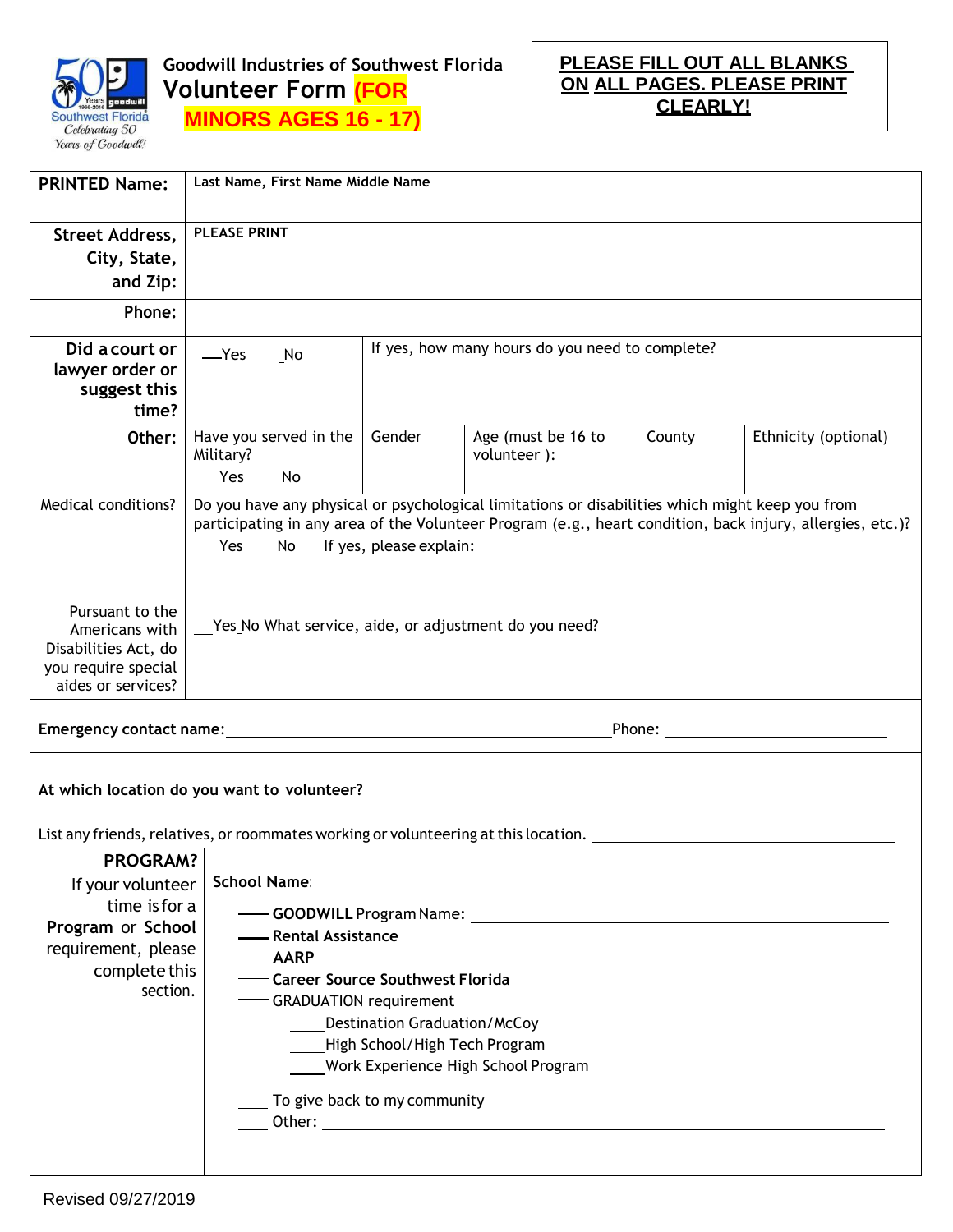| Availability: Please mark time<br>periods you are available to<br>volunteer. | Weekdays:<br>Mornings<br>Afternoons<br>Evenings<br>Weekends:<br>Mornings<br>Afternoons<br>Evenings |
|------------------------------------------------------------------------------|----------------------------------------------------------------------------------------------------|
| Have you been convicted of any<br>crimes?                                    | Please explain your conviction and list the year:<br>Yes<br>No                                     |
| <b>B</b> detection and the annual service of the                             |                                                                                                    |

#### **Policies and Agreements:**

All individuals are considered for volunteer service and are treated equally without regard to race, religion, national origin, disability, gender, sexual orientation, or age.

YOU MUST START YOUR VOLUNTEER TIME WITHIN 30 DAYS OF RECEIVING NOTICE FROM GOODWILL **Initial** THAT YOU ARE AUTHORIZED TO VOLUNTEER. YOU MUST VOLUNTEER AT LEAST ONCE A MONTH TO MAINTAIN ACTIVE VOLUNTEER STATUS.

# **By my signature, I further understand and acknowledge that:**

- I understand that I am NOT allowed to access any computer, until permission is given.
- I certify that all information in this form is true and complete.
- I give any organization involved with Goodwill permission to photograph me and use these photographs/videotapes. for publicity purposes, unless written notice is received to the contrary.
- Goodwill reserves the right to terminate my volunteer status at any time as a result of (a) failure to comply with organizational policies, rules, and regulations; (b) absences without prior notification; (c) unsatisfactory attitude, work, or appearance; or (d) any other circumstances which, in the judgment of the Volunteer Coordinator, would make my continued service as a volunteer not in the best interest of Goodwill Industries of Southwest Florida, Inc.

|                             | Date | Date                                              |
|-----------------------------|------|---------------------------------------------------|
| <b>Volunteer Signature</b>  |      | <b>Goodwill Volunteer Coordinator's Signature</b> |
|                             |      |                                                   |
|                             | Date |                                                   |
| Parent / Guardian Signature |      |                                                   |

# **Return Completed Forms To:**

Maritza Resa or Debbie Morgan Human Resources Goodwill Industries of Southwest Florida 5100 Tice Street Fort Myers, FL 33905 Office: (239) 995-2106, Ext. 2217 Fax: (239) 652-1654 Email: volunteerapps@goodwillswfl.org

Thank you again for your generous donation of time and for choosing to support your community through Goodwill!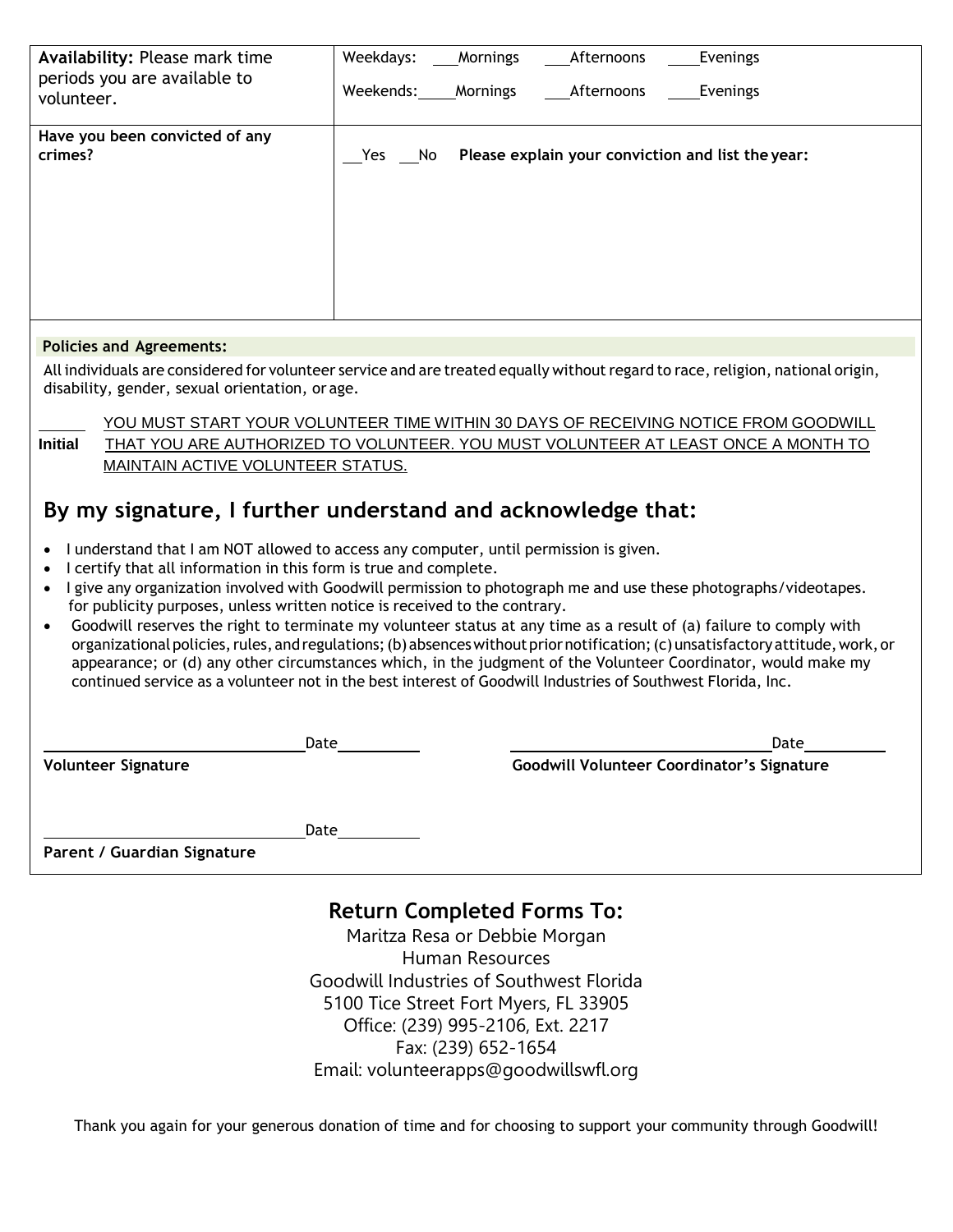

# *VOLUNTEER BACKGROUND AUTHORIZATION FORM*

*Location:*

#### **Applicant:**

1. I authorize Goodwill Industries of Southwest Florida, Inc., herein referred to as the "Company", to conduct a backgroundinvestigationandtoobtaininformationaboutmefromappropriatecreditreportingagencies;consumer reporting agencies; present and previous employers; and/or educational institutions. This includes information regardingemployment,employmentcontracts,legalresidencystatusintheUnitedStates,validityofsocialsecurity number, personal references, education, criminal records, illegal drug use, drug and alcohol test results and any of the information I have disclosed on my application and/or any attachments, exhibits or resumes. Furthermore, the Company may contact others who may be able to provide information as to my background, character and general reputation. I hereby affirm that my answers to all questions on my application, this data sheet, any attachments, and/or resumes are true and correct. I affirm that I have not knowingly withheld any facts or circumstances that would, if disclosed, affect my application. 2. A copy of this authorization form may be accepted as the equivalent of the original. 3. By signing below, I acknowledge I understand the purpose of this authorization form and its intended use.

#### **To Whom It May Concern:**

1. The undersigned applicant has hereby applied for employment or as a volunteer with the Company. You are hereby authorized to release any information required by the Company to complete the processing of their employment or consideration as a volunteer. Necessary information may include, but not be limited to, any or all of the following: present and/or previous employment and/or employment contracts, legal residency status in the United States, validity of social security number, personal references, education, criminal records, illegal druguse, drugandalcoholtest results, credit report and any of the information they have disclosed on their application, any attachments, exhibits and/or resumes. 2. A copy of this authorization form may be accepted as the equivalent of the original. 3. Your prompt reply will help expedite the Company's review process.

#### **Volunteer / Applicant Information**

## **PRINT FULL LEGAL NAME**

|                   |      | Middle: ________________ |
|-------------------|------|--------------------------|
|                   |      |                          |
| City: State: Zip: |      |                          |
|                   |      |                          |
| Sex (circle one): | Male | Female                   |
|                   |      |                          |

### PLEASE PRINT LEGIBLY AND ANSWER ALL SECTIONS TO AVOID DELAYS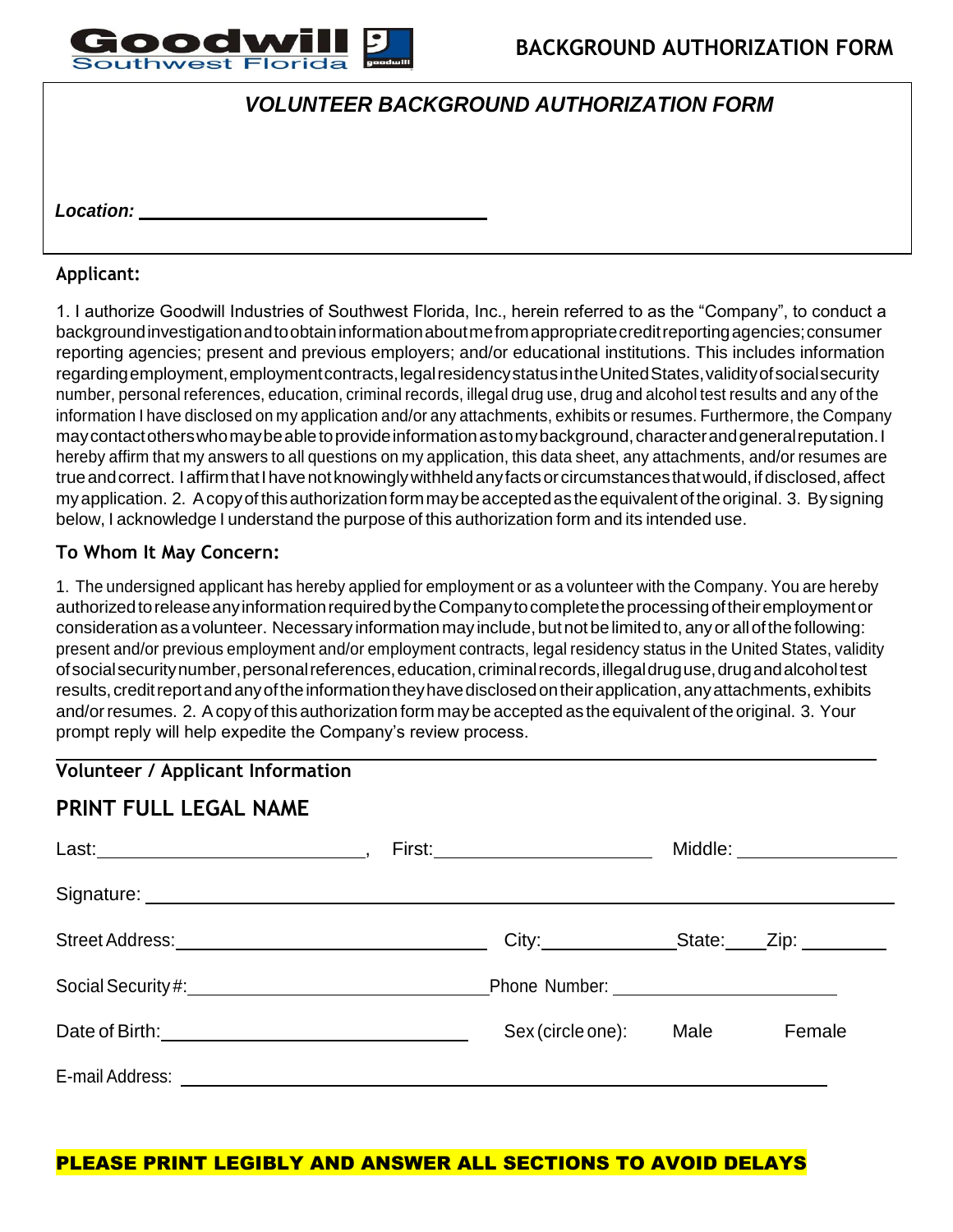#### ACKNOWLEDGMENT AND AUTHORIZATION

I acknowledge receipt of the NOTICE REGARDING BACKGROUND INVESTIGATION and A SUMMARY OF YOUR RIGHTS UNDER THE FAIR CREDIT REPORTING ACT and certify that I have read and understand both of those documents. I hereby authorize the obtaining of "consumer reports" and/or "investigative consumer reports" at any time after receipt of this authorization and, if I am hired, throughout my employment. To this end, I hereby authorize, without reservation, any law enforcement agency, administrator, state or federal agency, institution, school or university (public or private), information service bureau, employer, or insurance company to furnish any and all background information requested by Background Screeners of America, another outside organization acting on behalf of Employer, and/or Employer itself. I agree that a facsimile ("fax"), electronic or photographic copy of this Authorization shall be as valid as the original.

Minnesota and Oklahoma applicants or employees only: Please check this box if you would like to receive a copy of a consumer report if one is obtained by the  $\Box$  Company.

California applicants or employees only: By signing below, you also acknowledge receipt of the NOTICE REGARDING BACKGROUND INVESTIGATION PURSUANT TO CALIFORNIA LAW. Please check this box if you would like to receive a copy of an investigative consumer report or consumer credit report if one is obtained by the Company at no charge whenever you have a right to receive such a copy Under California law.

DATE PRINT NAME

SIGNATURE OF VOLUNTEER OR PROSPECTIVE VOLUNTEER

SOCIAL SECURITY NUMBER

Date of Birth (For Background Purposes Only)

Current Address:

#### **Legal Guardian / Parental Information**

|                                                                                                                                      | (Legal Guardian/Parent), take on |
|--------------------------------------------------------------------------------------------------------------------------------------|----------------------------------|
| responsibility to represent the above juvenile applicant as his/her                                                                  | (relationship). By               |
| signing below, I consent for the employer and consumer reporting agency to obtain information for a consumer report for the juvenile |                                  |
| listed above.                                                                                                                        |                                  |

Print Legal Guardian / Parent Name Legal Guardian / Parent Signature Date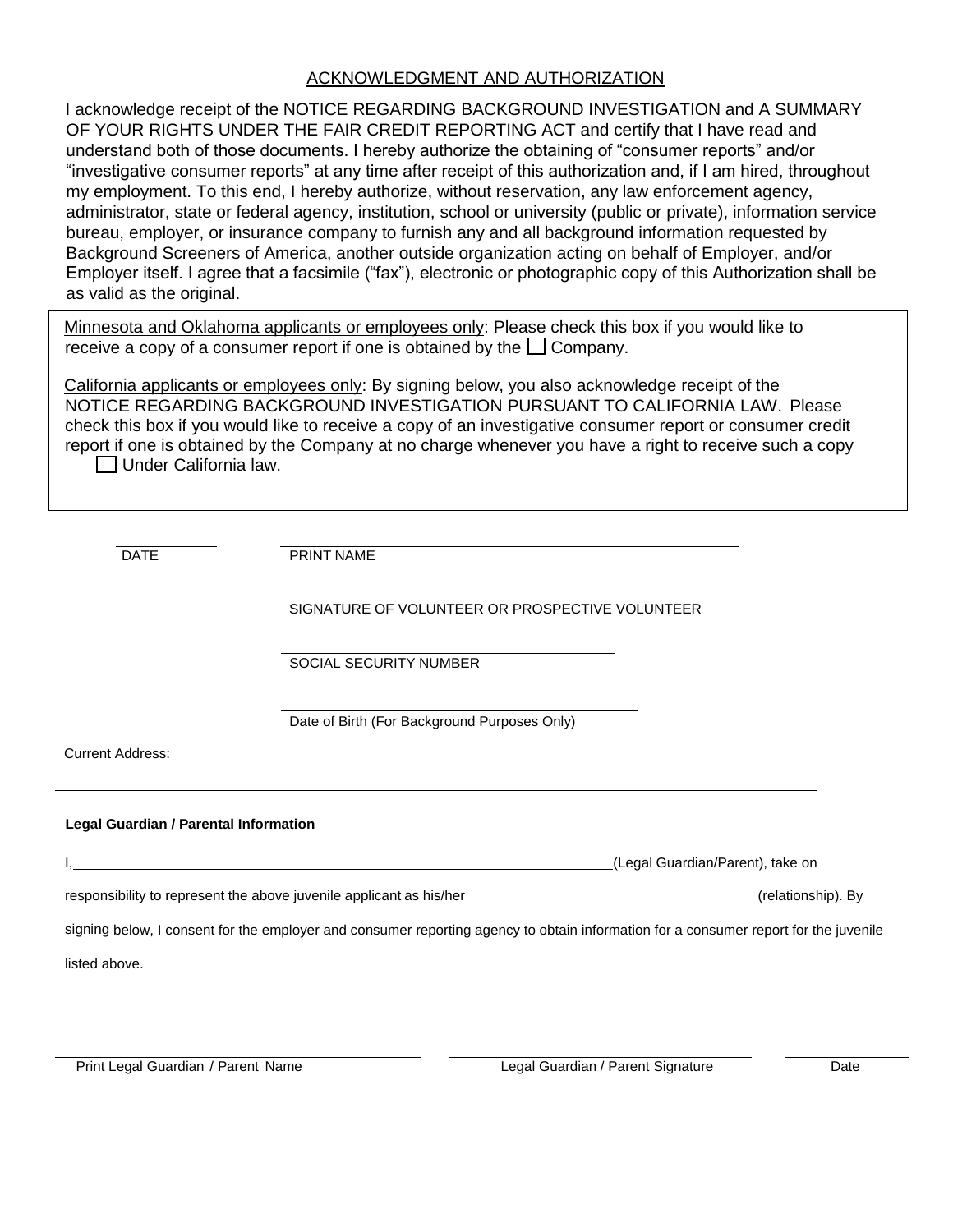#### **NOTICE AND ACKNOWLEDGMENT**

#### IMPORTANT – PLEASE READ CAREFULLY BEFORE SIGNING ACKNOWLEDGMENT NOTICE REGARDING BACKGROUND INVESTIGATION

Goodwill Industries of SWFL, Inc May obtain information about you from a consumer reporting agency for volunteer purposes. Thus, you may be the subject of a "consumer report" and/or an "investigative consumer report" which may include information about your character, general reputation, personal characteristics, and/or mode of living, and which can involve personal interviews with sources such as your neighbors, friends, or associates. These reports may be obtained at any time after receipt of your authorization and, if you are hired, throughout your employment. You have the right, upon written request made within a reasonable time after receipt of this notice, to request disclosure of the nature and scope of any investigative consumer report. Please be advised that the nature and scope of the most common form of investigative consumer report obtained with regard to applicants for employment is an investigation into your education and/or employment history conducted by Background Screeners of America 9333 Melvin Avenue, Northridge, CA 91324 Office: 866-570-4949 or another outside organization. The scope of this notice and authorization is all-encompassing, however, allowing Goodwill Industries of SWFL, Inc to obtain from any outside organization all manner of consumer reports and investigative consumer reports now and, if you are hired, throughout the course of your employment to the extent permitted by law. As a result, you should carefully consider whether to exercise your right to request disclosure of the nature and scope of any investigative consumer report.

New York applicants or employees only: You have the right to inspect and receive a copy of any investigative consumer report requested by Employer by contacting Background Screeners of America directly.

#### *Para information en español, visite* [www.ftc.gov/credit](http://www.ftc.gov/credit) *o escribe a la FTC Consumer Response Center, Room 130-A 600 Pennsylvania Ave. N. W., Washington, D. C. 20580.*

### **A Summary of Your Rights Under the Fair Credit Reporting Act**

The federal Fair Credit Reporting Act (FCRA) promotes the accuracy, fairness, and privacy of information in the files of consumer reporting agencies. There are many types of consumer reporting agencies, including credit bureaus and specialty agencies (such as agencies that sell information about check writing histories, medical records, and rental history records). Here is a summary of your major rights under the FCRA. **For more information, including information about additional rights, go to** [www.ftc.gov/credit](http://www.ftc.gov/credit) **or write to: Consumer Response Center, Room 130-A, Federal Trade Commission, 600 Pennsylvania Ave. N.W., Washington, D.C. 20580.**

- **You must be told if information in your file has been used against you.** Anyone who uses a credit report or another type of consumer report to deny your application for credit, insurance, or employment - or to take another adverse action against you - must tell you, and must give you the name, address, and phone number of the agency that provided the information.
- **You have the right to know what is in your file.** You may request and obtain all the information about you in the files of a consumer reporting agency (your "file disclosure"). You will be required to provide proper identification, which may include your Social Security number. In many cases, the disclosure will be free. You are entitled to a free file disclosure if:

A person has taken adverse action against you because of information in your credit report;

You are the victim of identity theft and place a fraud alert in your file;

Your file contains inaccurate information as a result of fraud;

You are on public assistance;

You are unemployed but expect to apply for employment within 60 days.

In addition, by September 2005 all consumers will be entitled to one free disclosure every 12 months upon request from each nationwide credit bureau and from nationwide specialty consumer reporting agencies. See [www.ftc.gov/credit](http://www.ftc.gov/credit) for additional information.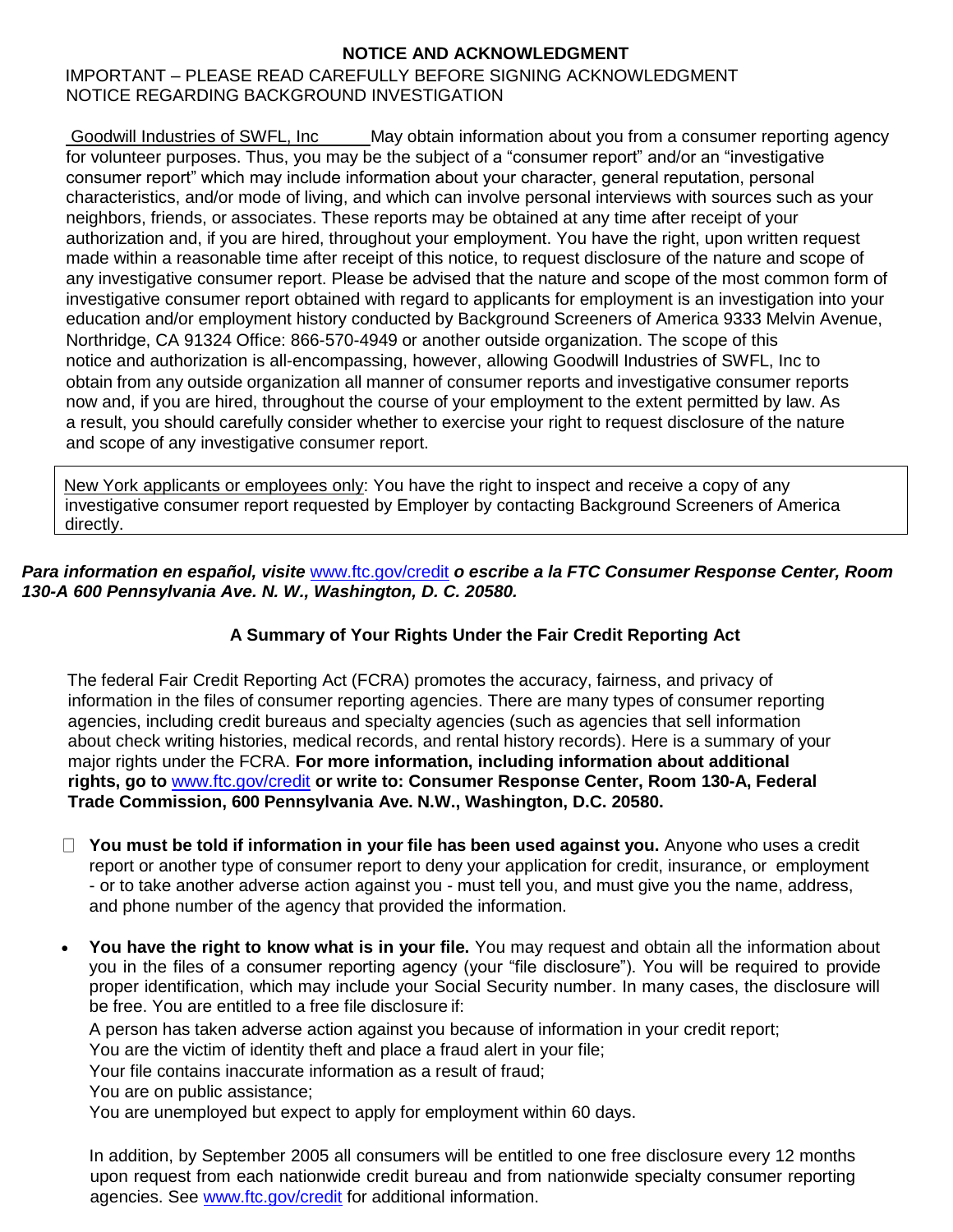- **You have the right to ask for a credit score.** Credit scores are numerical summaries of your credit- $\Box$ worthiness based on information from credit bureaus. You may request a credit score from consumer reporting agencies that create scores or distribute scores used in residential real property loans, but you will have to pay for it. In some mortgage transactions, you will receive credit score information for free from the mortgage lender.
- **You have the right to dispute incomplete or inaccurate information.** If you identify information in your file that is incomplete or inaccurate, and report it to the consumer reporting agency, the agency must investigate unless your dispute is frivolous. See [www.ftc.gov/credit](http://www.ftc.gov/credit) for an explanation of dispute procedures.
- **Consumer reporting agencies must correct or delete inaccurate, incomplete, or unverifiable information.** Inaccurate, incomplete or unverifiable information must be removed or corrected, usually within 30 days. However, a consumer reporting agency may continue to report information it has verified as accurate.
- **Consumer reporting agencies may not report outdated negative information.** In most cases, a consumer reporting agency may not report negative information that is more than seven years old, or bankruptcies that are more than 10 years old.
- **Access to your file is limited.** A consumer reporting agency may provide information about you only to people with a valid need -- usually to consider an application with a creditor, insurer, employer, landlord, or other business. The FCRA specifies those with a valid need for access.
- □ You must give your consent for reports to be provided to employers. A consumer reporting agency may not give out information about you to your employer, or a potential employer, without your written consent given to the employer. Written consent generally is not required in the trucking industry. For more information, go to [www.ftc.gov/credit.](http://www.ftc.gov/credit)
- **You may limit "prescreened" offers of credit and insurance you get based on information in your credit report.** Unsolicited "prescreened" offers for credit and insurance must include a toll-free phone number you can call if you choose to remove your name and address from the lists these offers are based on. You may opt-out with the nationwide credit bureaus at 888-5-OPT-OUT (888- 567-8688) or [www.optoutprescreen.com.](http://www.optoutprescreen.com/)
- **You may seek damages from violators.** If a consumer reporting agency, or, in some cases, a user of consumer reports or a furnisher of information to a consumer reporting agency violates the FCRA, you may be able to sue in state or federal court.
- **Identity theft victims and active duty military personnel have additional rights.** For more  $\Box$ information, visit [www.ftc.gov/credit.](http://www.ftc.gov/credit)

States may enforce the FCRA, and many states have their own consumer reporting laws. In some cases, you may have more rights under state law. For more information, contact your state or local consumer protection **agency or your state Attorney General Federal enforcersare:**

| <b>TYPE OF BUSINESS:</b>                                                                                                          | <b>CONTACT:</b>                                                                                        |
|-----------------------------------------------------------------------------------------------------------------------------------|--------------------------------------------------------------------------------------------------------|
| Consumer reporting agencies, creditors and others not listed below                                                                | Federal Trade Commission: Consumer Response Center - FCRA<br>Washington, DC 20580 1-877-382-4357       |
| National banks, federal branches/agencies of foreign banks (word<br>"National" or initials "N.A." appear in or after bank's name) | Office of the Comptroller of the Currency                                                              |
| Compliance Management, Mail Stop 6-6                                                                                              | Washington, DC 20219 800-613-6743                                                                      |
| Federal Reserve System member banks (except national banks, and<br>federal branches/agencies of foreign banks)                    | Federal Reserve Board<br>Division of Consumer & Community Affairs Washington,<br>DC 20551 202-452-3693 |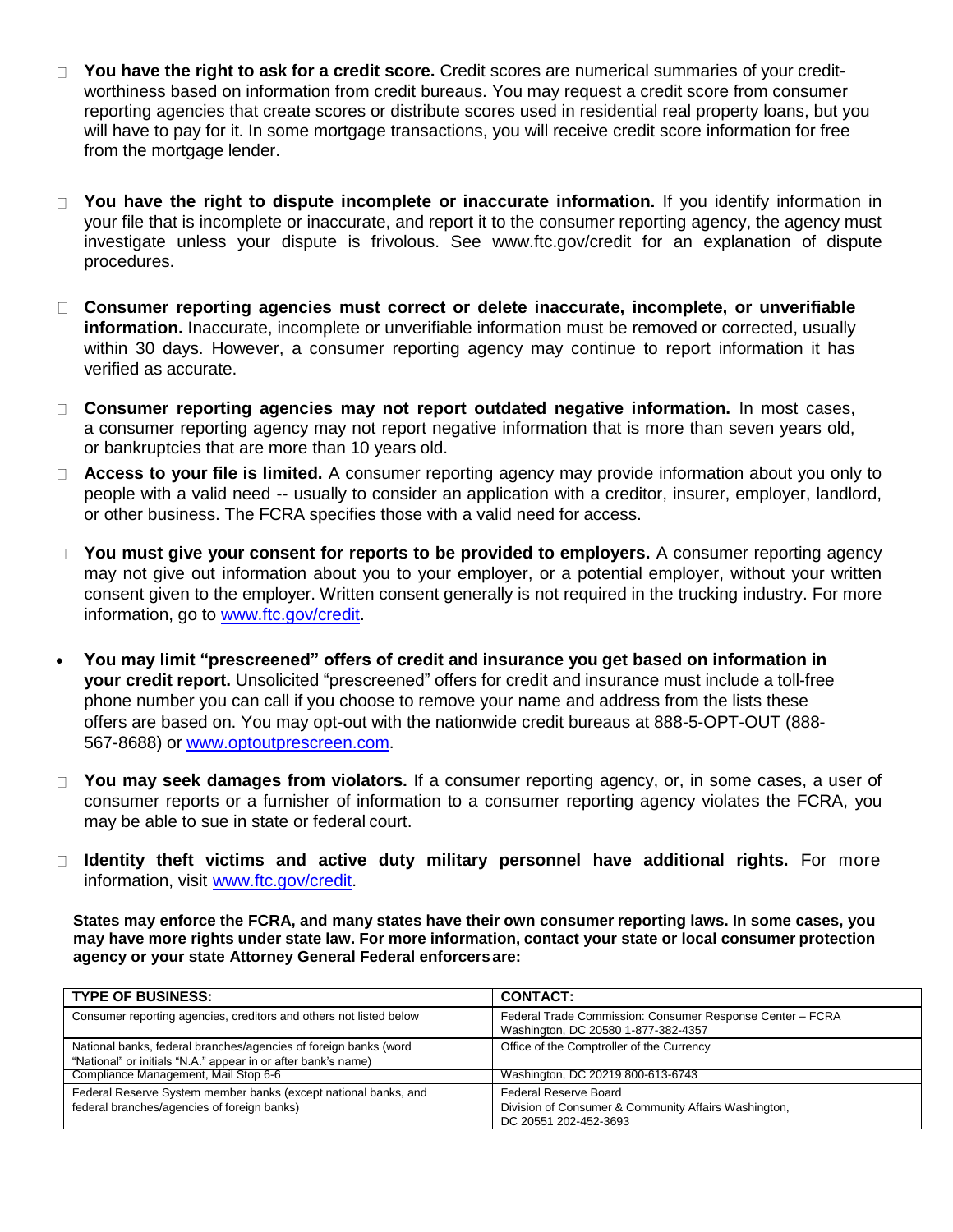| Savings associations and federally chartered savings banks (word<br>"Federal" or initials "F.S.B." appear in federal institution's name) | Office of Thrift Supervision<br><b>Consumer Complaints</b><br>Washington, DC 20552 800-842-6929                                                    |
|------------------------------------------------------------------------------------------------------------------------------------------|----------------------------------------------------------------------------------------------------------------------------------------------------|
| Federal credit unions (words "Federal Credit Union" appear in<br>institution's name)                                                     | National Credit Union Administration<br>1775 Duke Street<br>Alexandria, VA 22314 703-519-4600                                                      |
| State-chartered banks that are not members of the Federal Reserve<br>System                                                              | Federal Deposit Insurance Corporation<br>Consumer Response Center, 2345 Grand Avenue, Suite 100 Kansas<br>City, Missouri 64108-2638 1-877-275-3342 |
| Air, surface, or rail common carriers regulated by former Civil<br>Aeronautics Board or Interstate Commerce Commission                   | Department of Transportation, Office of Financial Management<br>Washington, DC 20590 202-366-1306                                                  |
| Activities subject to the Packers and Stockyards Act, 1921                                                                               | Department of Agriculture Office of Deputy Administrator - GIPSA<br>Washington, DC 20250 202-720-7051                                              |